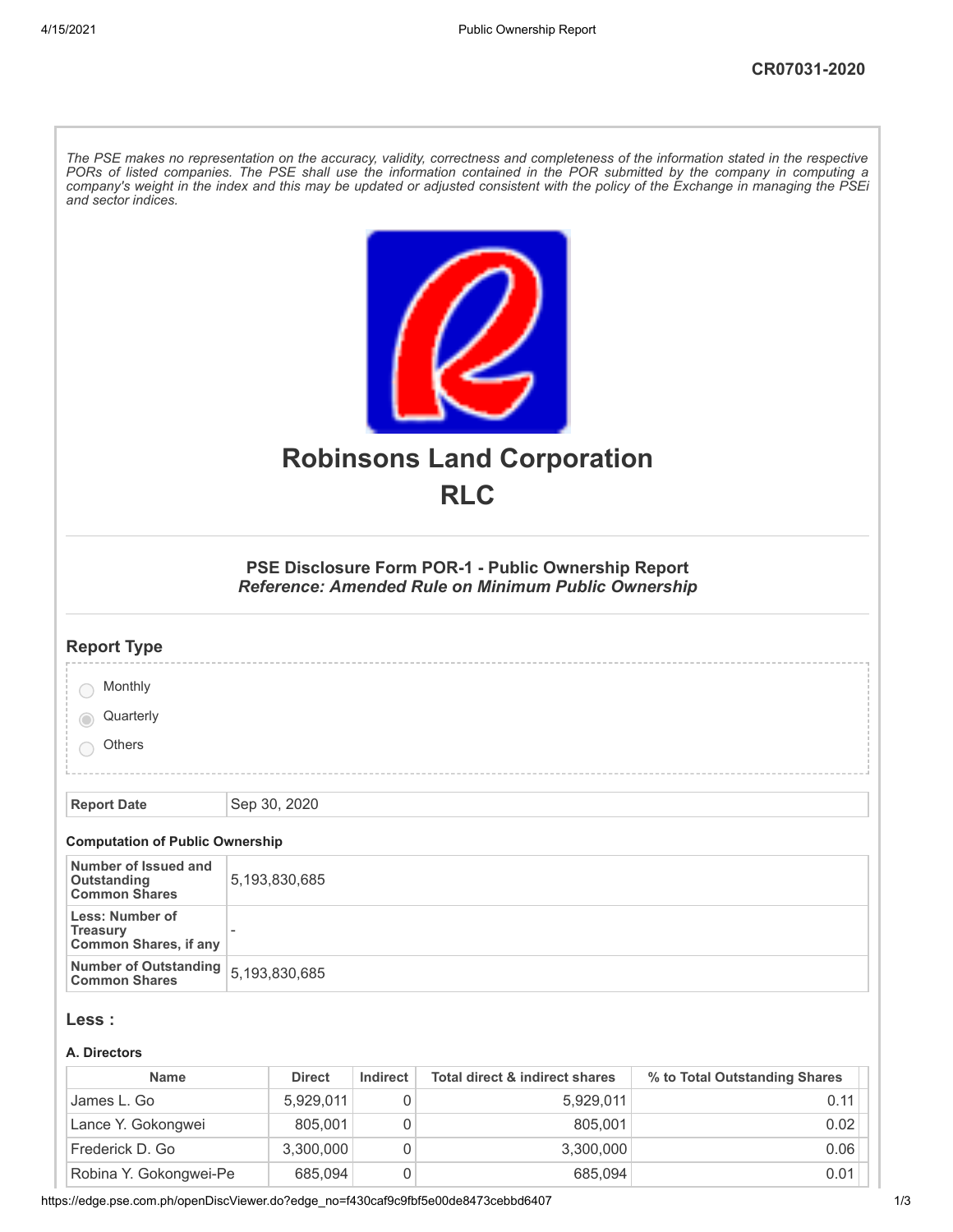### 4/15/2021 Public Ownership Report

| Patrick Henry C. Go       | 10,000     | 10,000     |     |
|---------------------------|------------|------------|-----|
| Johnson Robert G. Go, Jr. |            |            |     |
| Artemio V. Panganiban     | 164.118    | 164,118    |     |
| Roberto F. De Ocampo      |            |            |     |
| Emmanuel C. Rojas, Jr.    | 901        | 901        |     |
| Omar Byron T. Mier        |            |            |     |
|                           | 10,894,128 | 10,894,128 | 0.2 |

### **B. Officers**

| <b>Name</b>                          | <b>Direct</b> | <b>Indirect</b> | Total direct & indirect shares | % to Total Outstanding Shares |
|--------------------------------------|---------------|-----------------|--------------------------------|-------------------------------|
| Faraday D. Go                        | 253,738       | 0               | 253,738                        |                               |
| Kerwin Max S. Tan                    | 400,000       | 0               | 400,000                        | 0.01                          |
| Henry L. Yap                         | 114,182       | 0               | 114,182                        | 0                             |
| Arlene G. Magtibay                   | 0             | 0               | 0                              | $\Omega$                      |
| Arthur Gindap                        | 25,373        | 0               | 25,373                         | 0                             |
| Ma. Socorro Isabelle V. Aragon-Gobio | 0             | 0               | 0                              | 0                             |
| Jericho P. Go                        | 0             | 0               | 0                              | 0                             |
| Corazon L. Ang Ley                   | 0             | 0               | 0                              | 0                             |
| Ronald D. Paulo                      | $\Omega$      | 0               | O                              | O                             |
| Emmanuel G. Arce                     | 0             | 0               | 0                              | O                             |
| Constantino C. Felipe                | 0             | 0               | 0                              | 0                             |
| Catalina M. Sanchez                  | 0             | 0               | $\Omega$                       | 0                             |
| Ernesto B. Aquino                    | 0             | 0               | 0                              | 0                             |
| Joanna N. Laiz                       | 0             | 0               | 0                              | 0                             |
| Jonathan Paul P. Balboa              | 0             | 0               | 0                              | 0                             |
| Anna Katrina De Leon                 | 0             | 0               | 0                              | 0                             |
| Sylvia B. Hernandez                  | $\Omega$      | 0               | O                              | O                             |
| Elaine G. Miranda-Araneta            | 0             | 0               | 0                              | O                             |
|                                      | 793,293       | 0               | 793,293                        | 0.01                          |

## **C. Principal/Substantial Stockholders**

| <b>Name</b>              | <b>Direct</b> | <b>Indirect</b> | Total direct & indirect shares | % to Total Outstanding Shares |
|--------------------------|---------------|-----------------|--------------------------------|-------------------------------|
| JG Summit Holdings, Inc. | 3.166.806.886 |                 | 3.166.806.886                  | 60.97                         |
|                          | 3.166.806.886 |                 | 3,166,806,886                  | 60.97                         |

### **D. Affiliates**

| <b>Name</b> | <b>Direct</b> | Indirect | Total direct & indirect shares | % to Total Outstanding Shares |
|-------------|---------------|----------|--------------------------------|-------------------------------|
|             |               |          |                                |                               |
|             |               |          |                                |                               |

## **E. Government**

| <b>Name</b> | <b>Direct</b> | Indirect | Total direct & indirect shares | % to Total Outstanding Shares |
|-------------|---------------|----------|--------------------------------|-------------------------------|
|             |               |          |                                |                               |
|             |               |          |                                |                               |

### **F. Banks**

| <b>Name</b> | <b>Direct</b> | Indirect | Total direct & indirect shares | % to Total Outstanding Shares |
|-------------|---------------|----------|--------------------------------|-------------------------------|
|             |               |          |                                |                               |
|             |               |          |                                |                               |